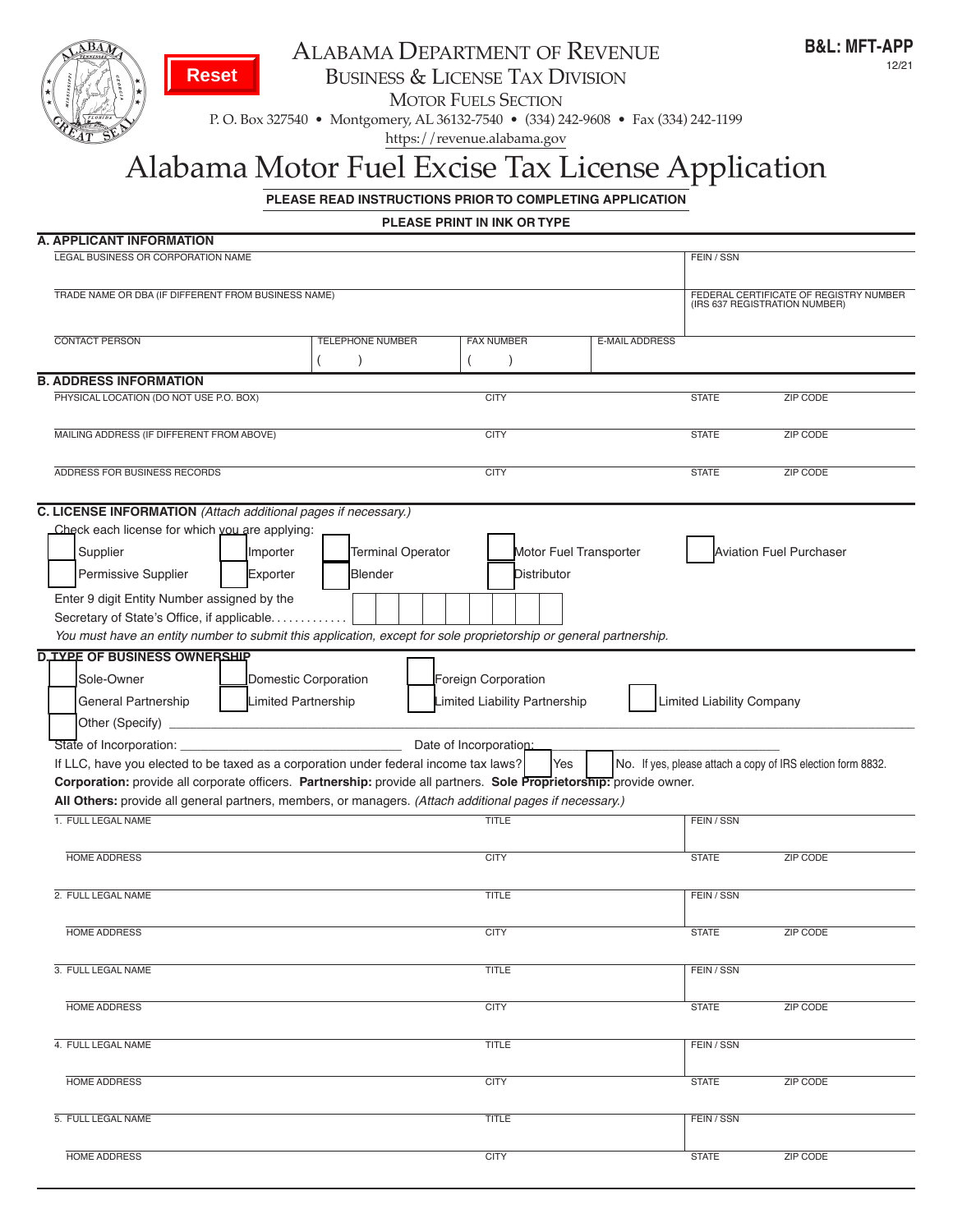#### **E. PRODUCT INFORMATION**

|  | Check the type(s) of product you will be handling: |  |                                 |  |                         |  |                           |  |  |  |
|--|----------------------------------------------------|--|---------------------------------|--|-------------------------|--|---------------------------|--|--|--|
|  | $150 - #1$ Fuel Oil                                |  | <b>h</b> 25 – Aviation Gasoline |  | 130 Aviation Jet Fuel   |  | 122 - Blending Components |  |  |  |
|  | 124 - Gasohol                                      |  | 065 – Gasoline                  |  | 228 - Diesel - Dyed     |  | $160 - Diesel - Undved$   |  |  |  |
|  | 170 - Biodiesel - Undyed                           |  | 072 - Kerosene - Dyed           |  | 142 - Kerosene - Undyed |  | $100 - Transmix$          |  |  |  |

Other – Product Code: \_\_\_\_\_\_\_\_ Product Type: \_\_\_\_\_\_\_\_\_\_\_\_\_\_\_\_\_\_\_\_\_\_\_\_\_\_\_\_\_\_\_\_\_\_\_\_\_

#### **F. MOTOR FUEL PURCHASE/RECEIPT INFORMATION** *(Attach additional pages if necessary.)*

Provide the following information on all suppliers and distributors from whom you will purchase motor fuel. Suppliers must list all exchange partners from whom you will receive motor fuel from inside the terminal transfer system.

| SUPPLIER/DISTRIBUTOR: | <b>POINT OF ORIGIN</b> |              | POINT OF DESTINATION |              |                     |
|-----------------------|------------------------|--------------|----------------------|--------------|---------------------|
| NAME                  | CITY                   | <b>STATE</b> | <b>CITY</b>          | <b>STATE</b> | <b>PRODUCT CODE</b> |
|                       |                        |              |                      |              |                     |
|                       |                        |              |                      |              |                     |
|                       |                        |              |                      |              |                     |
|                       |                        |              |                      |              |                     |
|                       |                        |              |                      |              |                     |

| <b>EXCHANGE PARTNER:</b> | <b>POINT OF ORIGIN</b> |              | POINT OF DESTINATION |              |                     |  |
|--------------------------|------------------------|--------------|----------------------|--------------|---------------------|--|
| <b>NAME</b>              | <b>CITY</b>            | <b>STATE</b> | <b>CITY</b>          | <b>STATE</b> | <b>PRODUCT CODE</b> |  |
|                          |                        |              |                      |              |                     |  |
|                          |                        |              |                      |              |                     |  |
|                          |                        |              |                      |              |                     |  |
|                          |                        |              |                      |              |                     |  |

# **G. TERMINAL OPERATOR INFORMATION** *(If you own, operate, or otherwise control a terminal, you must complete this section.)*

Will you maintain motor fuel storage and distribution facilities to which a terminal control number has been assigned by the IRS?

No If yes, you **must** complete Section P – Storage Facility Information.

#### **H. REFINERY INFORMATION** *(Attach additional pages if necessary.)*

*If you own, operate, or otherwise control facilities with petroleum-refining capabilities in Alabama you must complete this section.*

| . REFINERY STREET ADDRESS                              |                |                                                                                                                      | <b>CITY</b>    | <b>STATE</b> | ZIP CODE       |
|--------------------------------------------------------|----------------|----------------------------------------------------------------------------------------------------------------------|----------------|--------------|----------------|
|                                                        |                | 2. Provide the product code and estimated number of gallons for each product you plan to refine monthly:             |                |              |                |
| PRODUCT CODE                                           | <b>GALLONS</b> | PRODUCT CODE                                                                                                         | <b>GALLONS</b> | PRODUCT CODE | <b>GALLONS</b> |
|                                                        |                |                                                                                                                      |                |              |                |
|                                                        |                |                                                                                                                      |                |              |                |
|                                                        |                |                                                                                                                      |                |              |                |
|                                                        |                |                                                                                                                      |                |              |                |
|                                                        |                | <b>I. SUPPLIER INFORMATION (Important: all suppliers must complete Section P – Storage Facility Information.)</b>    |                |              |                |
|                                                        |                | If you are applying for a supplier's license or permissive supplier's license, you must complete this section.       |                |              |                |
|                                                        |                | As a supplier or permissive supplier you will be set up to file the annual Wholesale Oil License/Import License Fee. |                |              |                |
| 1. Are you a position holder at a terminal in Alabama? |                |                                                                                                                      |                |              |                |

|  | <b>Vac</b><br>100 | IN C | ∡ supplier′`<br>how do you quality<br>$"$ tno<br>as a<br>ю |  |
|--|-------------------|------|------------------------------------------------------------|--|
|  |                   |      |                                                            |  |

2. Will you receive motor fuel through a two-party exchange agreement?

No If yes, you **must** complete Section F – Motor Fuel Purchase/Receipt Information.

3. Will you only have transactions within the bulk transfer terminal system such as a pipeline?

| No<br><b>Yes</b> |
|------------------|
|------------------|

Yes

Yes

4. Estimated quantity of fuel sold each month at the terminal rack:

| `oline.          | uel:                     |
|------------------|--------------------------|
| п.               | )iesel                   |
| Gas:<br>Aviation | Jet F<br>⊤ ⊢uei.<br>____ |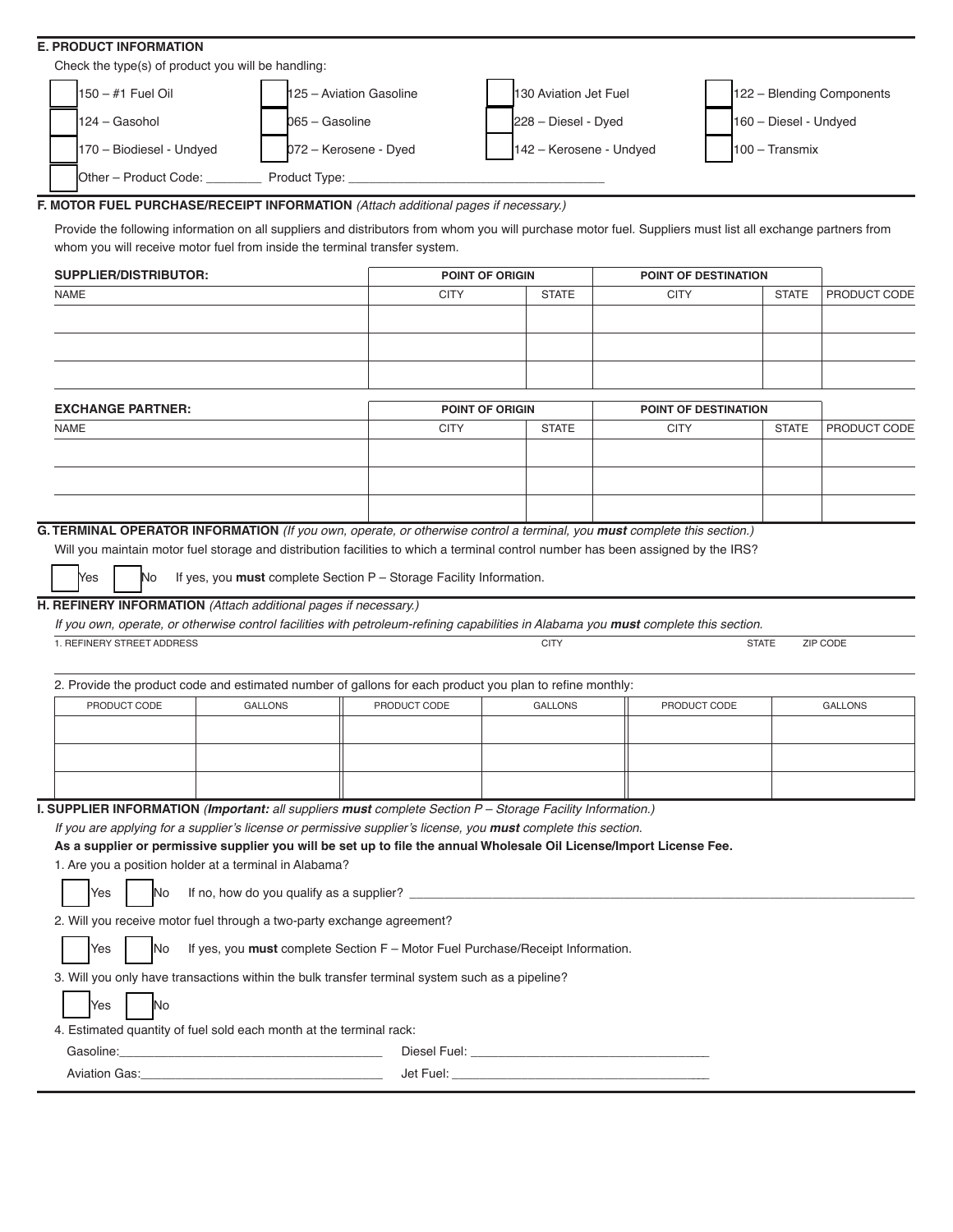| <b>J. BLENDER INFORMATION</b> (Attach additional pages if necessary.)<br>If you will blend petroleum products in Alabama, you <b>must</b> complete this section. |                                                                      |                    |              |                         |
|------------------------------------------------------------------------------------------------------------------------------------------------------------------|----------------------------------------------------------------------|--------------------|--------------|-------------------------|
| What is the estimated number of gallons of product you will blend each month?                                                                                    |                                                                      | Gasoline:          | Diesel Fuel: |                         |
| BLENDING SITE PHYSICAL ADDRESS                                                                                                                                   | <b>CITY</b>                                                          | <b>STATE</b><br>AL | ZIP CODE     | TANK CAPACITY (GALLONS) |
| Provide a complete description of your blending operation:                                                                                                       |                                                                      |                    |              |                         |
|                                                                                                                                                                  |                                                                      |                    |              |                         |
| <b>K. DISTRIBUTOR INFORMATION</b> (If you are applying for a distributor's license, you <b>must</b> complete this section and Section F.)                        |                                                                      |                    |              |                         |
| 1. Will you import motor fuel into Alabama from a permissive supplier?                                                                                           |                                                                      |                    |              |                         |
| Yes<br><b>No</b>                                                                                                                                                 | If yes, you must complete Section M – Importer Information.          |                    |              |                         |
| 2. Will you export motor fuel from Alabama?                                                                                                                      |                                                                      |                    |              |                         |
| Yes<br>INo                                                                                                                                                       | If yes, you <b>must</b> complete Section $L -$ Exporter Information. |                    |              |                         |
| 3. Will you purchase motor fuel for resell from a supplier at a terminal in Alabama?                                                                             |                                                                      |                    |              |                         |
| Yes<br><b>INo</b>                                                                                                                                                |                                                                      |                    |              |                         |
| 4. Will you purchase motor fuel for resell from a licensed distributor in Alabama?                                                                               |                                                                      |                    |              |                         |
| Yes<br><b>INo</b>                                                                                                                                                |                                                                      |                    |              |                         |
| 5. Estimated quantity of fuel purchased in Alabama each month.                                                                                                   |                                                                      |                    |              |                         |

| sour             | uel:<br>JIASE<br>◡<br>____ |
|------------------|----------------------------|
| וחוד בוי<br>uao. | Jet<br>Fuei.<br>____       |

#### **L. EXPORTER INFORMATION** *(Attach additional pages if necessary)*

*(If you plan to export motor fuel from Alabama, you must complete this section.)*

1. Which mode of transportation will you use to export from Alabama? *(Check all that apply.)*

|                                                  | <b>Transport Vehicle</b> |  |     |  | <b>IRailroad Tank Car</b>                                                    |  | <b>Other</b>                                                                                                                   |  |
|--------------------------------------------------|--------------------------|--|-----|--|------------------------------------------------------------------------------|--|--------------------------------------------------------------------------------------------------------------------------------|--|
|                                                  |                          |  |     |  | 2. Will you purchase motor fuel from a licensed supplier and/or distributor? |  |                                                                                                                                |  |
|                                                  | Yes                      |  | INo |  |                                                                              |  |                                                                                                                                |  |
| 3. Will you export motor fuel from a bulk plant? |                          |  |     |  |                                                                              |  |                                                                                                                                |  |
|                                                  | <b>Yes</b>               |  | INO |  |                                                                              |  |                                                                                                                                |  |
|                                                  |                          |  |     |  |                                                                              |  | 4. List the state(s) to which you plan to export motor fuel and the License or Registration Number for each of those state(s): |  |

| <b>STATE</b> | LICENSE/REGISTRATION NUMBER | <b>STATE</b> | LICENSE/REGISTRATION NUMBER | <b>STATE</b> | LICENSE/REGISTRATION NUMBER |
|--------------|-----------------------------|--------------|-----------------------------|--------------|-----------------------------|
|              |                             | U.           |                             | J.           |                             |
| <u>.</u>     |                             | т.           |                             | v.           |                             |

5. Estimated quantity of fuel exported out of Alabama each month.

| ╍<br>___ | ,,,,,, | _<br>uel:<br>,,, |
|----------|--------|------------------|
|----------|--------|------------------|

| $-0.00$<br>. IAT<br>AVIATION .<br>·uei.<br>. uas<br>-<br>. |  |
|------------------------------------------------------------|--|
|------------------------------------------------------------|--|

### **M. IMPORTER INFORMATION** *(Attach additional pages if necessary)*

*(If you plan to import motor fuel into Alabama, you must complete this section.)*

## **As an importer you will be set up to file the annual Import License Fee.**

1. Will you import motor fuel that you receive from a permissive supplier?

Yes No If yes, you will be required to be licensed as an importer and report monthly.

2. Do you plan to import motor fuel from a bulk plant or some other non-terminal storage located in another state?

 $Yes$ No If yes, you will be required to be licensed as an importer and report monthly.

3. Do you plan to import motor fuel acquired at an out-of-state terminal from a supplier who will not precollect the Alabama tax?

Yes No If yes, you will be required to be licensed as an importer and pay the Alabama tax on or before the third day after the fuel is imported.

# 4. What mode of transportation will you use to import into Alabama? *(Check all that apply.)*

#### **Transport Vehicle** Railroad Tank Car Other \_\_\_\_\_\_\_\_\_\_\_\_\_\_\_\_\_\_\_\_\_\_\_\_\_\_\_\_\_\_\_\_\_\_\_\_\_\_\_\_\_\_\_\_\_\_\_\_\_\_\_\_\_\_\_\_\_\_\_\_\_

5. List the state(s) from which you plan to import motor fuel and the License or Registration Number for each of those state(s):

| <b>STATE</b>                            | LICENSE/REGISTRATION NUMBER | <b>STATE</b> | LICENSE/REGISTRATION NUMBER | <b>STATE</b> | LICENSE/REGISTRATION |
|-----------------------------------------|-----------------------------|--------------|-----------------------------|--------------|----------------------|
|                                         |                             | J.           |                             | ັ            |                      |
| ۷.                                      |                             |              |                             | U.           |                      |
| $\sim$ $ \cdot$ $\cdot$ $\cdot$ $\cdot$ | .                           | $\cdots$     |                             |              |                      |

6. Estimated quantity of fuel imported into Alabama each month.

| Gasoline:            | ∃uel:<br>ำiese⊫           |
|----------------------|---------------------------|
| <b>Aviation Gas:</b> | Fue <sub>l</sub> .<br>Jet |